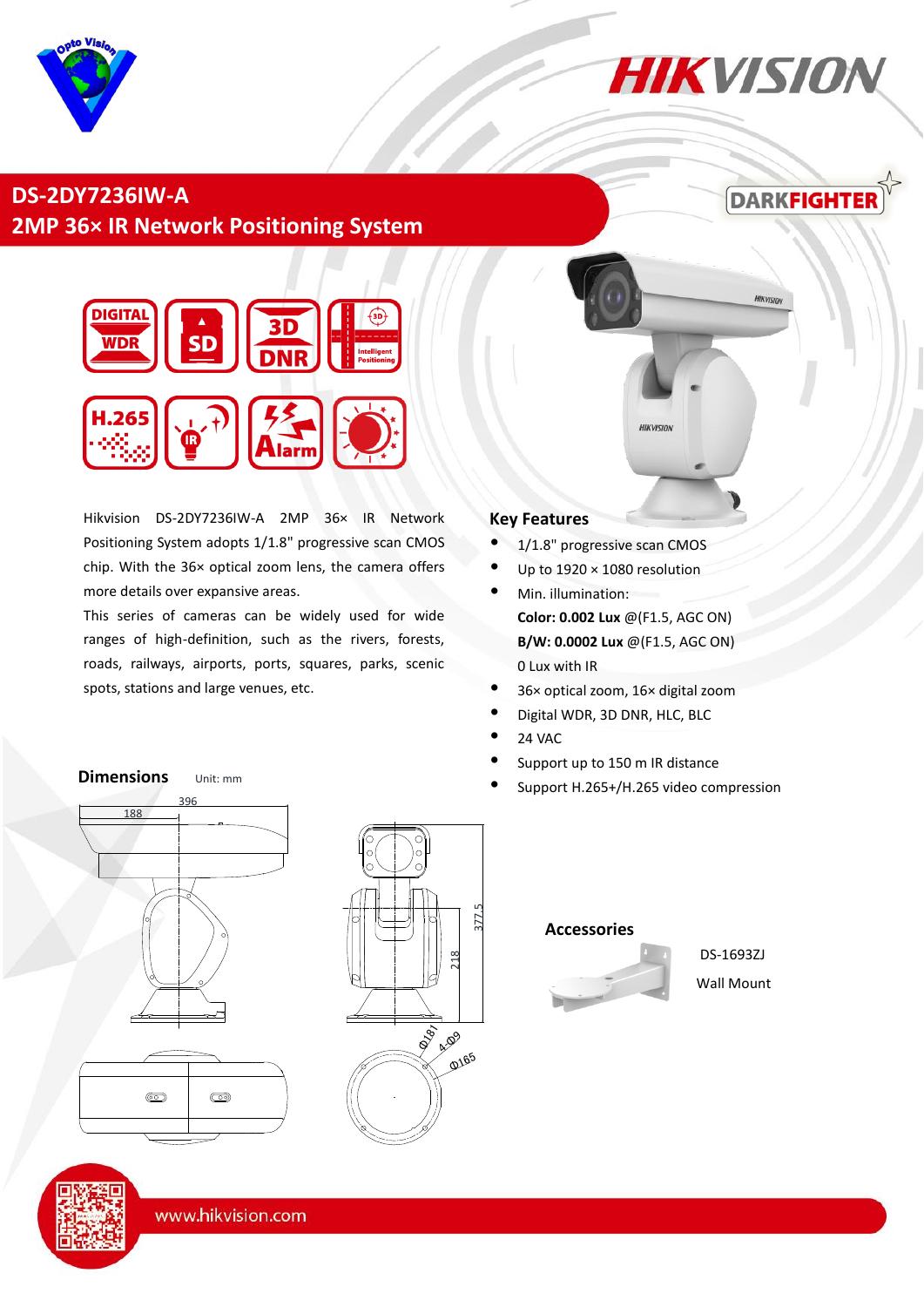

| Specification               |                                                                                                                                                               |  |
|-----------------------------|---------------------------------------------------------------------------------------------------------------------------------------------------------------|--|
| <b>Camera Module</b>        | 2MP 36x IR Network Positioning System                                                                                                                         |  |
| Image Sensor                | 1/1.8" progressive scan CMOS                                                                                                                                  |  |
| Min. Illumination           | Color: 0.002 Lux @(F1.5, AGC ON)<br>B/W: 0.0002 Lux @(F1.5, AGC ON)<br>0 Lux with IR                                                                          |  |
| <b>White Balance</b>        | Auto/Manual/ATW (Auto-tracing White Balance)/ Indoor/Outdoor/Fluorescent<br>lamp/Sodium lamp                                                                  |  |
| AGC                         | Auto/Manual                                                                                                                                                   |  |
| <b>Shutter Time</b>         | $1/1$ s to $1/30,000$ s                                                                                                                                       |  |
| Day & Night                 | <b>IR Cut Filter</b>                                                                                                                                          |  |
| Digital Zoom                | $16\times$                                                                                                                                                    |  |
| Privacy Mask                | 8 programmable privacy masks                                                                                                                                  |  |
| <b>Focus Mode</b>           | Auto/Semi-automatic/Manual                                                                                                                                    |  |
| <b>WDR</b>                  | Digital WDR                                                                                                                                                   |  |
| Lens                        |                                                                                                                                                               |  |
| Focal Length                | 5.7 mm to 205 mm, 36× Optical                                                                                                                                 |  |
| Zoom Speed                  | Approx. 4.4 s (optical lens, wide-tele)                                                                                                                       |  |
| <b>FOV</b>                  | Horizontal field of view: 59.8° to 2.0° (wide-tele)<br>Vertical field of view: 33.6° to 1.1° (wide-tele)<br>Diagonal field of view: 68.6° to 2.3° (wide-tele) |  |
| <b>Working Distance</b>     | 10 mm to 1500 mm (wide-tele)                                                                                                                                  |  |
| Aperture Range              | F1.5 to F4.5                                                                                                                                                  |  |
| <b>PTZ</b>                  |                                                                                                                                                               |  |
| Movement Range (Pan)        | 360° endless                                                                                                                                                  |  |
| Pan Speed                   | Configurable, from 0.1°/s to 150°/s, Preset Speed: 150°/s                                                                                                     |  |
| Movement Range (Tilt)       | From -10° to 90° (Auto Flip)                                                                                                                                  |  |
| <b>Tilt Speed</b>           | Configurable, from 0.1°/s to 100°/s, Preset Speed: 100°/s                                                                                                     |  |
| Proportional Zoom           | Support                                                                                                                                                       |  |
| Presets                     | 300                                                                                                                                                           |  |
| Patrol Scan                 | 8 patrols, up to 32 presets for each patrol                                                                                                                   |  |
| Pattern Scan                | 4 pattern scans, record time over 10 minutes for each scan                                                                                                    |  |
| Power-off Memory            | Support                                                                                                                                                       |  |
| Park Action                 | Preset/Pattern Scan/Patrol Scan/Auto Scan/Tilt Scan/Random Scan/Frame<br>Scan/Panorama Scan                                                                   |  |
| PTZ Position Display        | ON/OFF                                                                                                                                                        |  |
| <b>Preset Freezing</b>      | Support                                                                                                                                                       |  |
| <b>Scheduled Task</b>       | Preset/Pattern Scan/Patrol Scan/Auto Scan/Tilt Scan/Random Scan/Frame<br>Scan/Panorama Scan/Dome Reboot/Dome Adjust/Aux Output                                |  |
| <b>Compression Standard</b> |                                                                                                                                                               |  |
| Video Compression           | Main Stream: H.265+/H.265/H.264+/H.264<br>Sub-Stream: H.265/H.264/MJPEG<br>Third Stream: H.265/H.264/MJPEG                                                    |  |
| H.264 Type                  | Baseline Profile/Main Profile/High Profile                                                                                                                    |  |
| $H.264+$                    | Support                                                                                                                                                       |  |
| H.265 Type                  | Main Profile                                                                                                                                                  |  |
| $H.265+$                    | Support                                                                                                                                                       |  |
| Video Bitrate               | 256 kbps to 16384 kbps                                                                                                                                        |  |
| Audio Compression           | G.711alaw/G.711ulaw/G.722.1/G.726/MP2L2/PCM                                                                                                                   |  |
| Audio Bitrate               | 64Kbps(G.711)/16Kbps(G.722.1)/16Kbps(G.726)/32-160Kbps(MP2L2)                                                                                                 |  |
|                             |                                                                                                                                                               |  |